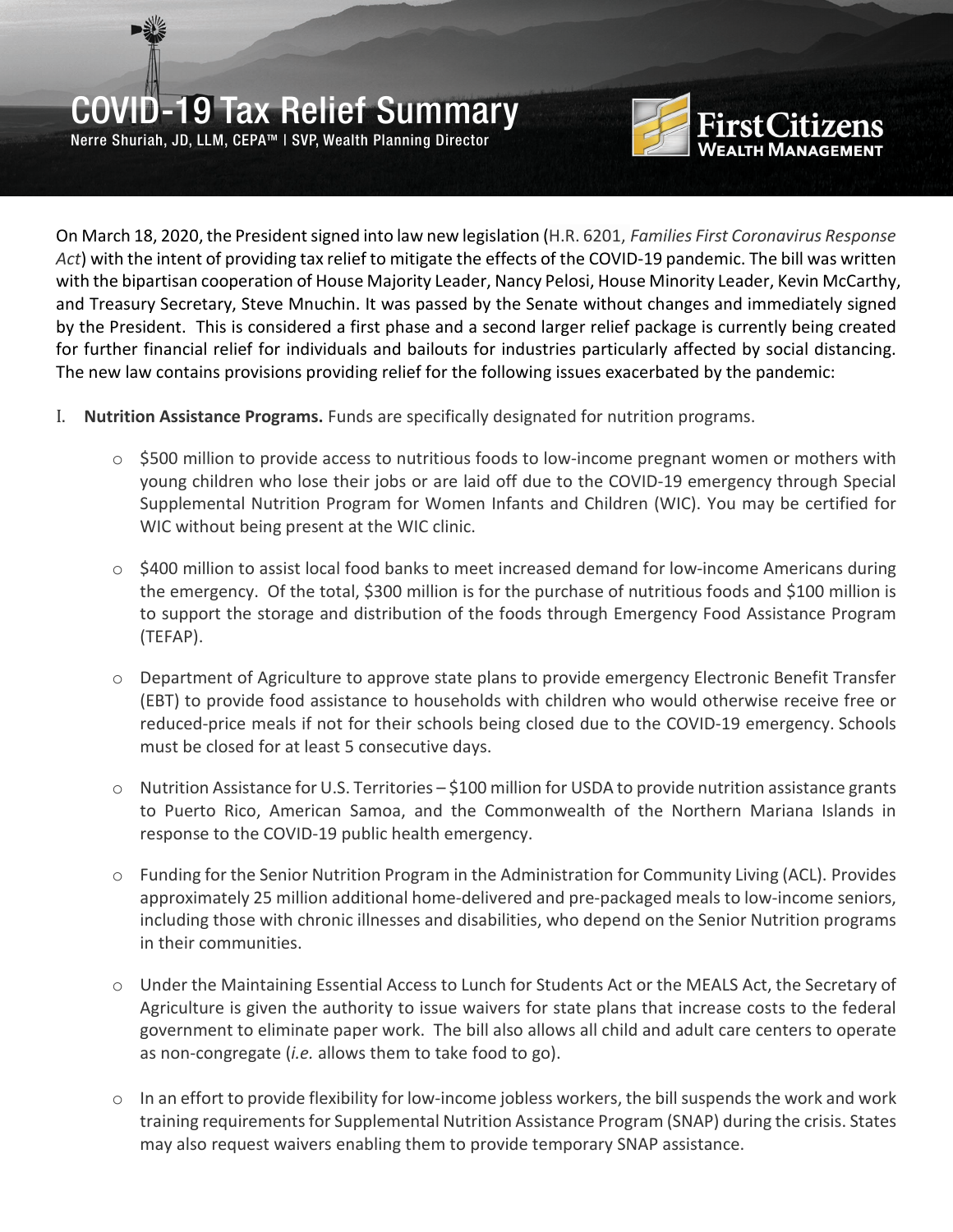Nerre Shuriah, JD, LLM, CEPA™ | SVP, Wealth Planning Director



#### II. **COVID-19 Diagnostic Testing Costs and Other Medical Costs.**

- o Includes \$82 million for the Department of Defense to cover the costs of COVID-19 diagnostic testing for beneficiaries receiving care through the Defense Health Program.
- $\circ$  The bill requires private health plans to provide coverage for COVID-19 diagnostic testing, including the cost of a provider, urgent care center and emergency room visits in order to receive testing. Coverage must be provided at no cost to the consumer.
- o Medicare Part B, Medicare Advantage, TRICARE, Medicaid, and CHIP must cover expenses for provider visits during which a COVID-19 test is administered or ordered.
- o Funds will cover the costs of COVID-19 diagnostic testing for the Department of Veterans Affairs for veterans receiving care through Medical Services or through Medical Community Care.
- $\circ$  There is a provision that provides a temporary increase to states' federal medical assistance percentage for the duration of the public health emergency. There is also an increase to the territories' Medicaid allotments for 2020 and 2021.
- $\circ$  Ensures Medicare beneficiaries are able to access telehealth services.

#### III. **Employee Sick Leave and Job-protection Provisions.**

- $\circ$  Payroll tax credits for paid sick and paid family and medical leave. Includes \$15 million for the Internal Revenue Service to implement tax credits for paid sick and paid family and medical leave. This section requires employers with fewer than 500 employees and government employers to provide employees two weeks of paid sick leave, paid at the employee's regular rate, to quarantine or seek a diagnosis or preventive care for COVID-19; or paid at two-thirds the employee's regular rate to care for a family member for such purposes or to care for a child whose school has closed, or child care provider is unavailable, due to COVID-19.
	- Full-time employees are entitled to 2 weeks (80 hours), and
	- Part-time employees are entitled to the typical number of hours that they work in a typical two-week period.

The bill provides for a refundable tax credit equal to 100% of qualified paid sick or family leave wages paid by an employer for each calendar quarter. The tax credit is allowed against the employer portion of Social Security taxes.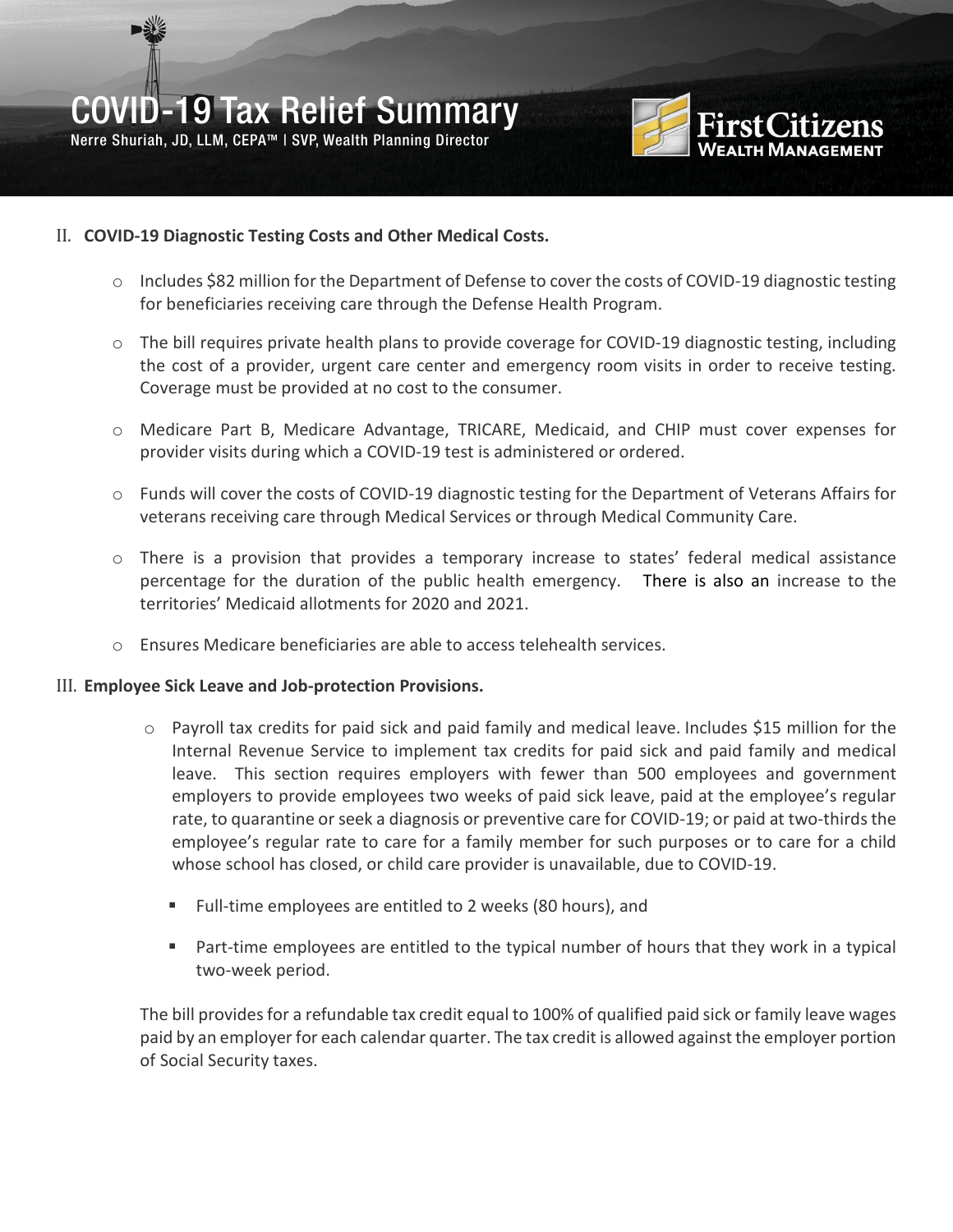Nerre Shuriah, JD, LLM, CEPA™ | SVP, Wealth Planning Director



- o Government employees and employees of employers with fewer than 500 employees who have been on the job for at least 30 days will have the right to take job-protected leave. Such employees will have the right take up to 12 weeks of job-protected leave under the Family and Medical Leave Act to be used for any of the following reasons:
	- To adhere to a requirement or recommendation to quarantine due to exposure to or symptoms of COVID-19 (capped at \$511 per day);
	- To care for an at-risk family member who is adhering to a requirement or recommendation to quarantine due to exposure to or symptoms of COVID-19 (capped at \$200 per day); and
	- To care for a child of an employee if the child's school or place of care has been closed, or the child-care provider is unavailable, due to COVID-19 (capped at \$200 per day).

Additional limits apply. The 500 employee threshold has received criticism for leaving out a significant amount of employees. Currently one-quarter or \$33.6 million employees have no paid sick leave.<sup>[1](#page-2-0)</sup> Workers at companies with 501 employees or more comprise half of all workers and would not be covered under this bill.

- o Emergency transfers for Unemployment Compensation administration. The bill provides \$1 billion for emergency grants to states for activities related to processing and paying unemployment insurance benefits. It also provides states with access to interest-free loans to help pay regular UI benefits through December 31, 2020, if needed. The federal government will cover 100% of Extended Benefit costs if certain administrative requirements are met. Extended Benefits provide an additional 26 weeks of unemployment compensation in the event unemployment is high.
	- $\circ$  Tax credits for self-employed individuals. Self-employed individuals qualify for the refundable credits, including those who must self-isolate, obtain a diagnosis, or comply with a self-isolation recommendation for COVID-19. Again, those self-employed individuals caring for a family member or for a child whose school or place of care has been closed due to COVID-19, are allowed a lesser refundable tax credit. As with employees, caps and limits apply.
- $\circ$  There is also a refundable tax credit equal to 100 percent of a qualified family leave equivalent amount for eligible self-employed individuals.
- $\circ$  The Secretary of Labor is required to provide technical assistance to states that want to set up worksharing programs, in which employers reduce hours instead of laying employees off, and then employees receive partial unemployment benefits to offset the wage loss.

<span id="page-2-0"></span> <sup>1</sup> Vox, by Anya van Wagtendonk, *The House coronavirus bill's paid leave provision would leave out millions of workers*, March 14, 2020.